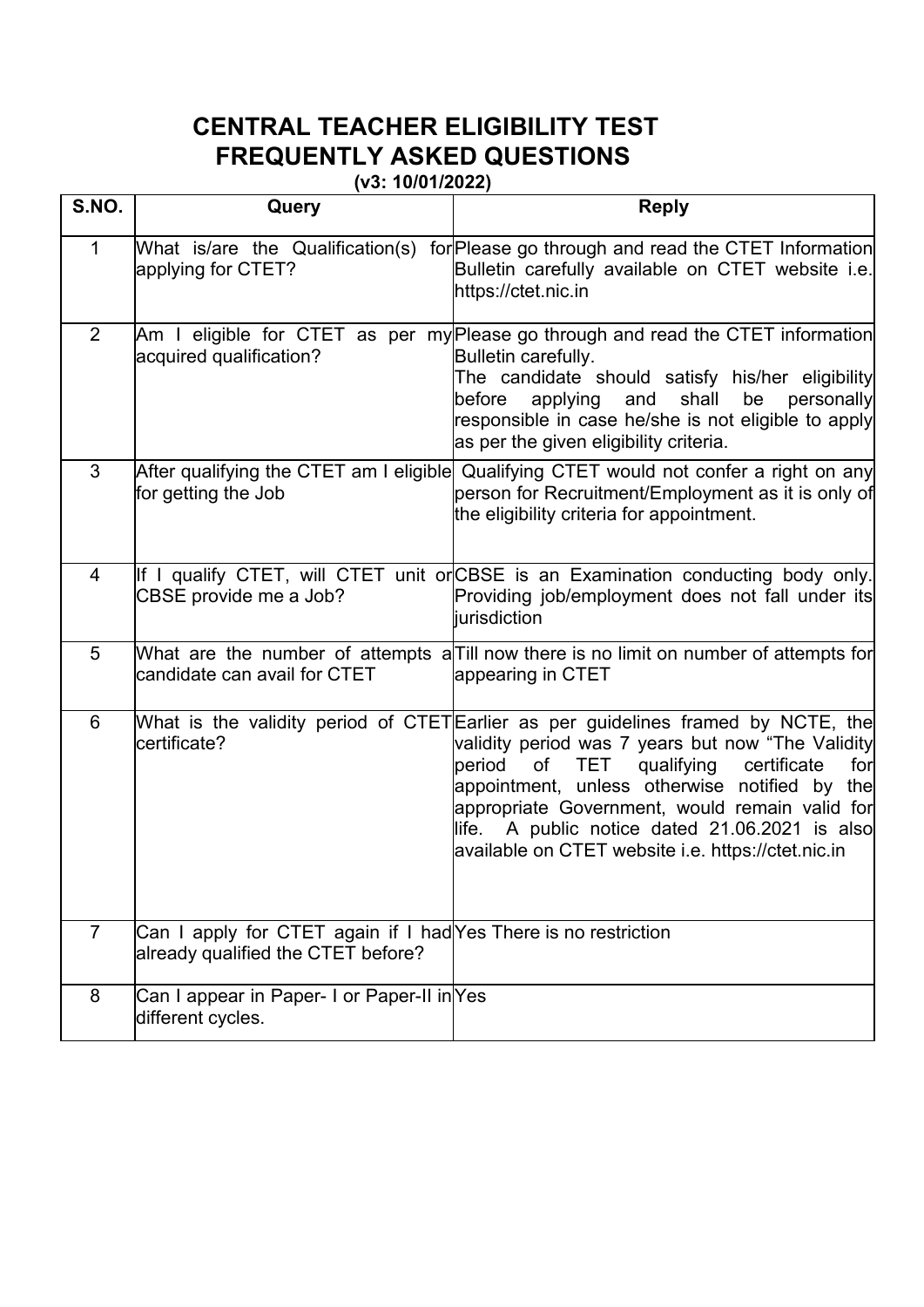| 9               | centre/Photo<br>/Sign.<br>lexam<br>lshould I do now? | I made a mistake in my Name/Father You can do online correction. The time period for<br>Name/Mother Name/Correspondence online correction is announced along with<br>Address/Category/Change in city ofschedule of examination. Therefore, candidates<br>Whatshould read the Information Bulletin carefully,<br>During Online correction period, a candidate by<br>login on our Website can make corrections. Line<br>for online corrections remain functional and closes<br>as per schedule mentioned in information Bulletin.<br>No change will be accepted through offline<br>mode i.e. through fax/application or by email<br>etc. No correspondence in this regard will be<br>entertained. Please note that no request for<br>any change in particulars is to be accepted<br>under any circumstances after the specified<br>date for online correction is over.<br>After making correction, candidate should ensure<br>that he/she<br>has downloaded<br>the revised<br>Confirmation<br>Page.<br>Previously<br>generated<br>Confirmation Page will be no longer valid once the<br>corrections are made during specified period. |
|-----------------|------------------------------------------------------|-------------------------------------------------------------------------------------------------------------------------------------------------------------------------------------------------------------------------------------------------------------------------------------------------------------------------------------------------------------------------------------------------------------------------------------------------------------------------------------------------------------------------------------------------------------------------------------------------------------------------------------------------------------------------------------------------------------------------------------------------------------------------------------------------------------------------------------------------------------------------------------------------------------------------------------------------------------------------------------------------------------------------------------------------------------------------------------------------------------------------------------|
| 10 <sup>°</sup> | Certificate and Mark Sheets of CTET? CTET            | How can we get the Eligibility The Eligibility Certificate and Mark Sheets of<br>will<br>available<br>be<br>Digilocker<br>on<br>https://www.digilocker.gov.in) and candidate can<br>get the same by filling required credentials.                                                                                                                                                                                                                                                                                                                                                                                                                                                                                                                                                                                                                                                                                                                                                                                                                                                                                                   |
| 11              | Who will get the Eligibility Certificate?            | <b>NCTE</b><br>Notification<br>$76-$<br><b>JAs</b><br>per<br>No.<br>4/2010/NCTE/Acad Dated 11.02.2011: A person<br>who scores 60% or more in the TET exam will be<br>considered as TET Pass. School Managements<br>(Governments ,local bodies government aided and<br>unaided) may consider giving concessions to<br>person belonging to SC/ST OBC differently able<br>persons, etc. in accordance with their extant<br>reservation policy. Should give weightage to the<br>CTET scores in the recruitment process.                                                                                                                                                                                                                                                                                                                                                                                                                                                                                                                                                                                                                 |
| 12              | What is/are Weeding Out rules(s)?                    | The record of Central Teacher Eligibility Test is<br>preserved up to Two months from the date of<br>declaration of result in accordance with CBSE<br>Examination Weeding out rules. Thereafter it will<br>be disposed of as per Weeding Out rules.                                                                                                                                                                                                                                                                                                                                                                                                                                                                                                                                                                                                                                                                                                                                                                                                                                                                                  |
| 13              | verification                                         | What is the Procedure of document The document(s) should be forwarded<br>by<br>concerning recruitment authority only.<br><b>The</b><br>confidential Verification Report will be sent to the<br>Department concerned.                                                                                                                                                                                                                                                                                                                                                                                                                                                                                                                                                                                                                                                                                                                                                                                                                                                                                                                |
| 14              | himself/herself?                                     | Can a candidate/applicant get the No. This Verification Report is strictly confidential<br>copy of verification report by and it is sent to the concerning Department only.                                                                                                                                                                                                                                                                                                                                                                                                                                                                                                                                                                                                                                                                                                                                                                                                                                                                                                                                                         |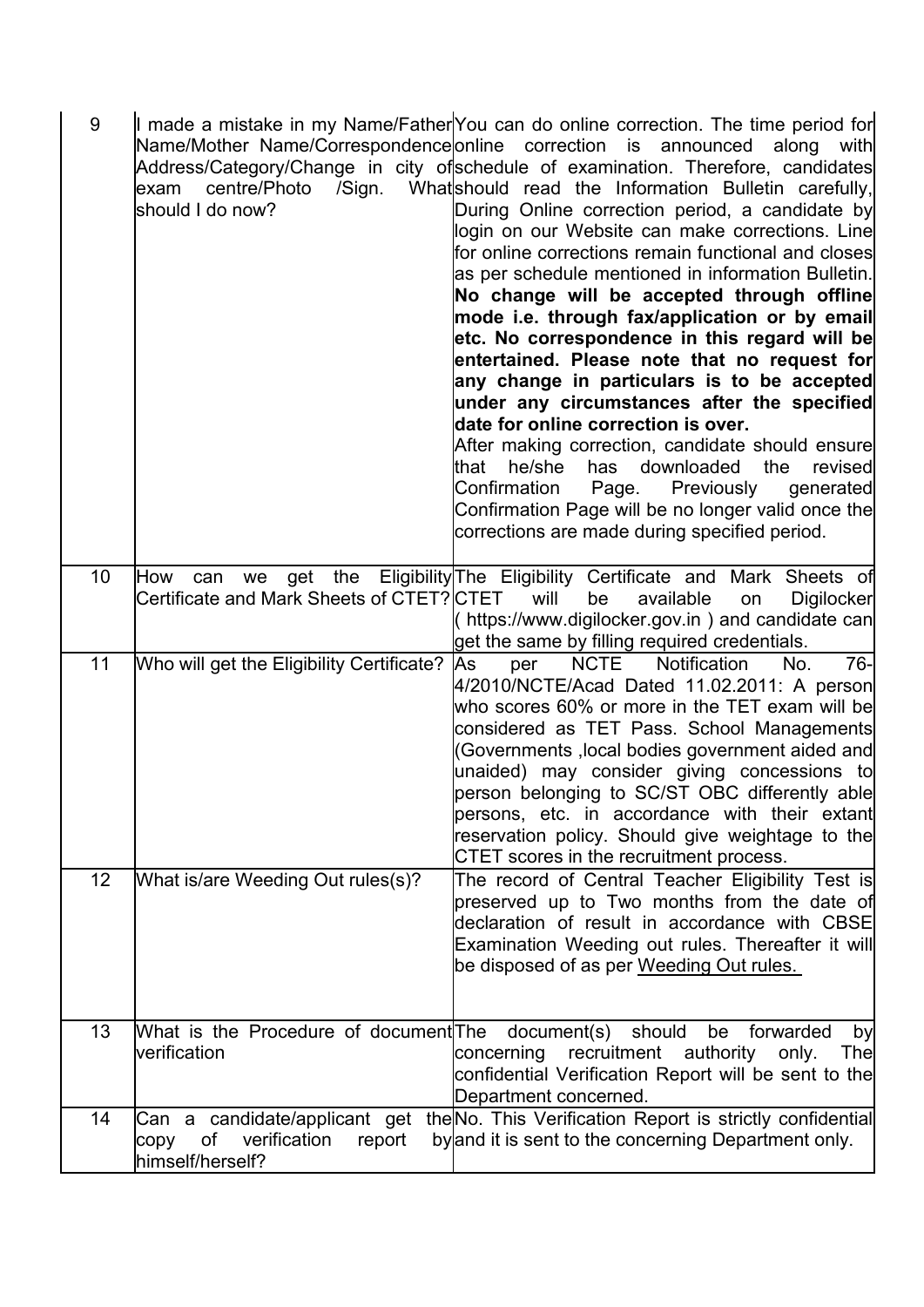| 15 | What is Information Bulletin?                                                                                                                                             | Information Bulletin is an official<br>documentl<br>published by CBSE on CTET website, having all<br>the important information relating to CTET.                                                                                                                                                                                                                                                                                                                 |
|----|---------------------------------------------------------------------------------------------------------------------------------------------------------------------------|------------------------------------------------------------------------------------------------------------------------------------------------------------------------------------------------------------------------------------------------------------------------------------------------------------------------------------------------------------------------------------------------------------------------------------------------------------------|
| 16 | How the<br>city for exam centre<br>allotted?                                                                                                                              | is Generally Board makes effort to allot exam centre<br>in the city as per candidate's first choice of exam<br>city. However, Board reserves the right to allot any<br>centre/city.                                                                                                                                                                                                                                                                              |
| 17 | How many Papers are there in one There are two Papers in each CTET<br>ICTET?                                                                                              | Paper 1: For Class I to V<br>Paper II: For Class VI to VIII<br>If a candidate intends to teach Classes from I-VIII.<br>he/she has to appear in both the Papers.                                                                                                                                                                                                                                                                                                  |
| 18 | What is the time duration of each The duration of each test is 2:30 Hrs.<br>「est?                                                                                         |                                                                                                                                                                                                                                                                                                                                                                                                                                                                  |
| 19 | Differently Abled candidates?                                                                                                                                             | Is there any special provision for The provision of scribe and compensatory time in<br>CTET examination is in accordance with the Office<br>Memorandum dated 26th February 2013 issued by<br>the Ministry of Social Justice & Empowerment and<br>revised from time to time vide RPwD Act, 2016<br>and Office Memorandum dated 29.08.2018                                                                                                                         |
|    |                                                                                                                                                                           |                                                                                                                                                                                                                                                                                                                                                                                                                                                                  |
| 20 | can apply for CTET ?<br><b>OR</b><br>CTET?<br><b>OR</b><br>Whose exam/result date is after CTET which is available on our website.<br>exam/result date can also apply for | Any aspirant pursuing B.Ed. 1 <sup>st</sup> year CBSE is an examination conducting body only<br>which conducts the CTET exam as per the<br>guidelines laid down by the NCTE, Delhi. Such<br>Can Candidates whose final year issues do not fall under the jurisdiction of<br>result is yet to be declared apply for CBSE/CTET being an examination conducting<br>body only. Further you are requested to see<br>Eligibility Criteria in CTET Information Bulletin |
|    | ICTET ?                                                                                                                                                                   | For Eligibility Criteria you may refer to NCTE<br>website (https://ncte.gov.in) under the heading<br>"Act & Regulations" and sub heading "Minimum<br>Qualifications<br>"TET<br>of Teachers"<br>and<br>Guidelines"                                                                                                                                                                                                                                                |
| 21 | the CTET certificate is valid for<br>government jobs or have to reappear<br>in CTET exam again.                                                                           | If a candidate passed D.EL.ED, B.Ed. The eligibility shall be finally verified, by the<br>or any other teaching education. Willconcerned recruiting agency / appointing authority.                                                                                                                                                                                                                                                                               |